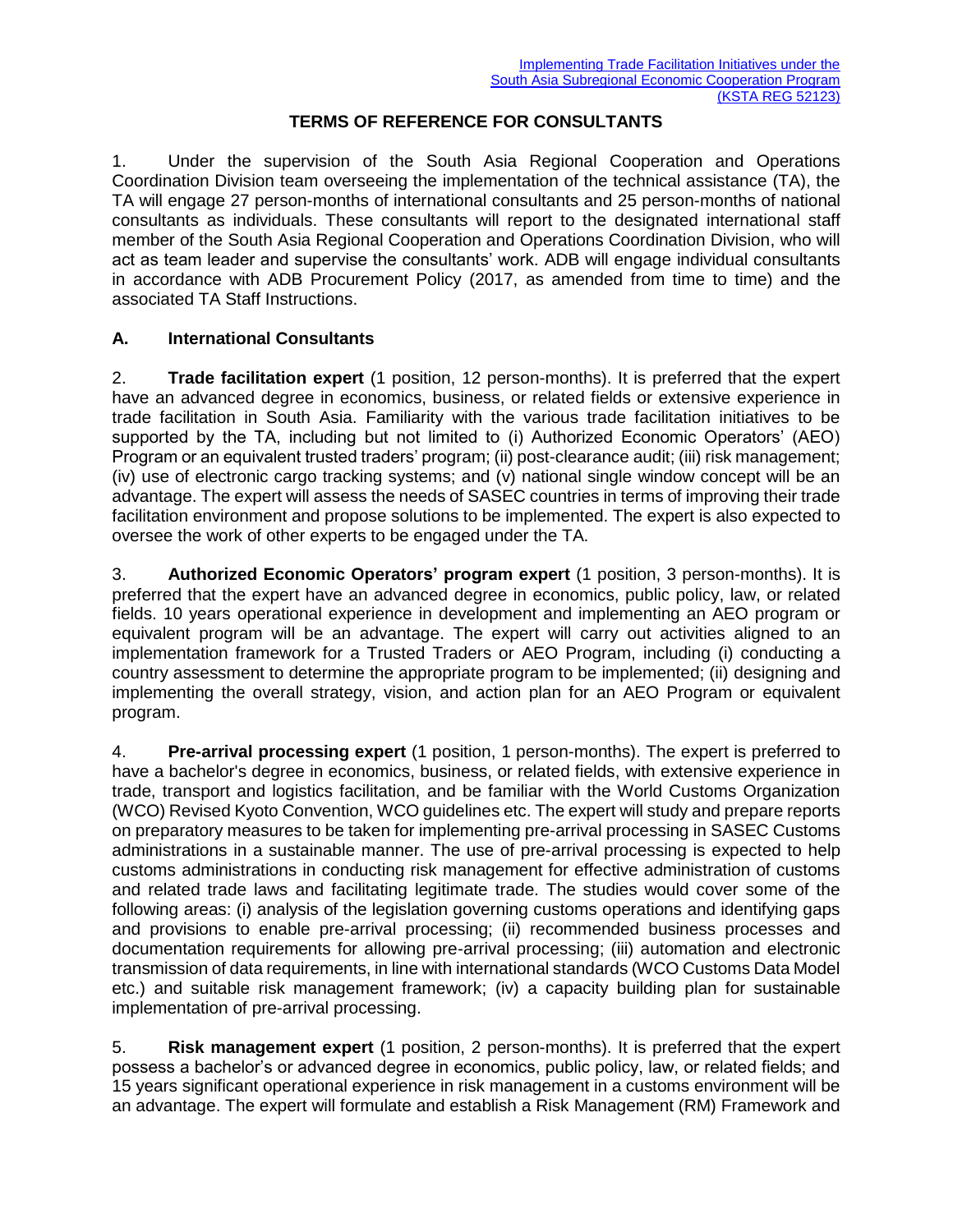assist in developing or updating standard operating procedures, compliant with the WCO SAFE Framework of Standards, RM Compendium (Volumes 1 and 2). The expert will also recommend the required institutional arrangements to implement the RM policy framework and systems and identify the needs for building RM capacity in specified SASEC countries.

6. **Post-clearance audit expert** (1 position, 1 person-month). It is preferred that the expert have a bachelor's degree in economics, public policy, law, or related fields; have extensive knowledge on the WCO SAFE Framework of Standards and involvement in helping governments align customs legislation towards compliance to the WCO Revised Kyoto Convention, particularly in establishing systems-based post clearance audit (PCA) systems. The expert will develop a PCA implementation framework, including developing standard operating procedures; implementing a pilot program in select custom houses and assessing its outcome; and building capacity for and ensuring a minimum retention of auditors.

7. **National single window expert** (1 position, 3 person-months). It is preferred that the expert have an advanced degree in economics, public policy, information technology, project management, or related fields; and have extensive knowledge of trade facilitation and automation of customs systems. The expert is expected to (i) formulate a Roadmap for the national single window (NSW) that covers the different stages in its development; (ii) conduct an assessment and mapping of the national situation in relation to the different stages ("as-is" versus "to-be" analysis); (iii) formulate time-bound action plans to close the gaps based on the assessment in step (ii); (iv) identify the institutional structures, infrastructure and mechanisms required to implement the Roadmap; and (v) identify the resources needed to rollout the NSW.

8. **Sanitary and phytosanitary expert** (1 position, 1 person-month). It is preferred that the expert have a master's degree or equivalent in economics, public policy, or related fields, and 12 years or more of relevant professional experience. Extensive knowledge about current SPS and TBT policies and regulations of SASEC countries as well as the standards and other relevant instruments of international organizations will be an advantage. The expert will study and prepare a detailed inventory of SPS and TBT infrastructure in a SASEC country. This inventory would be used to promote transparency in regulatory requirements and available facilities for trade in goods covered under SPS and TBT measures in the SASEC region. This is also expected to help in providing greater predictability and convenience to traders and facilitate trade. They will also study and prepare a detailed structure for a web-based national SPS and TBT database for at least 3 SASEC countries. The structure would be used to develop SPS and TBT-related information resources or integrate with existing trade information portals of the countries to enable a transparent and predictable trade regime, in respect of goods covered under SPS and TBT measures in the SASEC region. The studies would cover areas including (i) aggregate quarantine, laboratory, testing, and metrology facilities related to goods under trade in the relevant SASEC countries and the relevant standard operating procedures; (ii) regulatory interfaces such as automated systems and national single windows available for fulfilling SPS and TBT compliance requirements; and (iii) prepare a structure for an online database that will provide convenient access and information retrieval to the stakeholder community, of the SPS and TBT-related related information.

9. **Logistics expert** (1 position, 3 person-months). It is preferred that the expert have a master's degree in economics, business, or related fields, with extensive experience in trade, transport and logistics facilitation, particularly in South Asia. The expert will study and prepare a report describing the constraints and deficiencies affecting trade and transport along the identified route and border-crossing points and help evolve a set of measures for addressing the issues in a holistic manner. The expert will cover one or more of the following areas: (i) mapping the route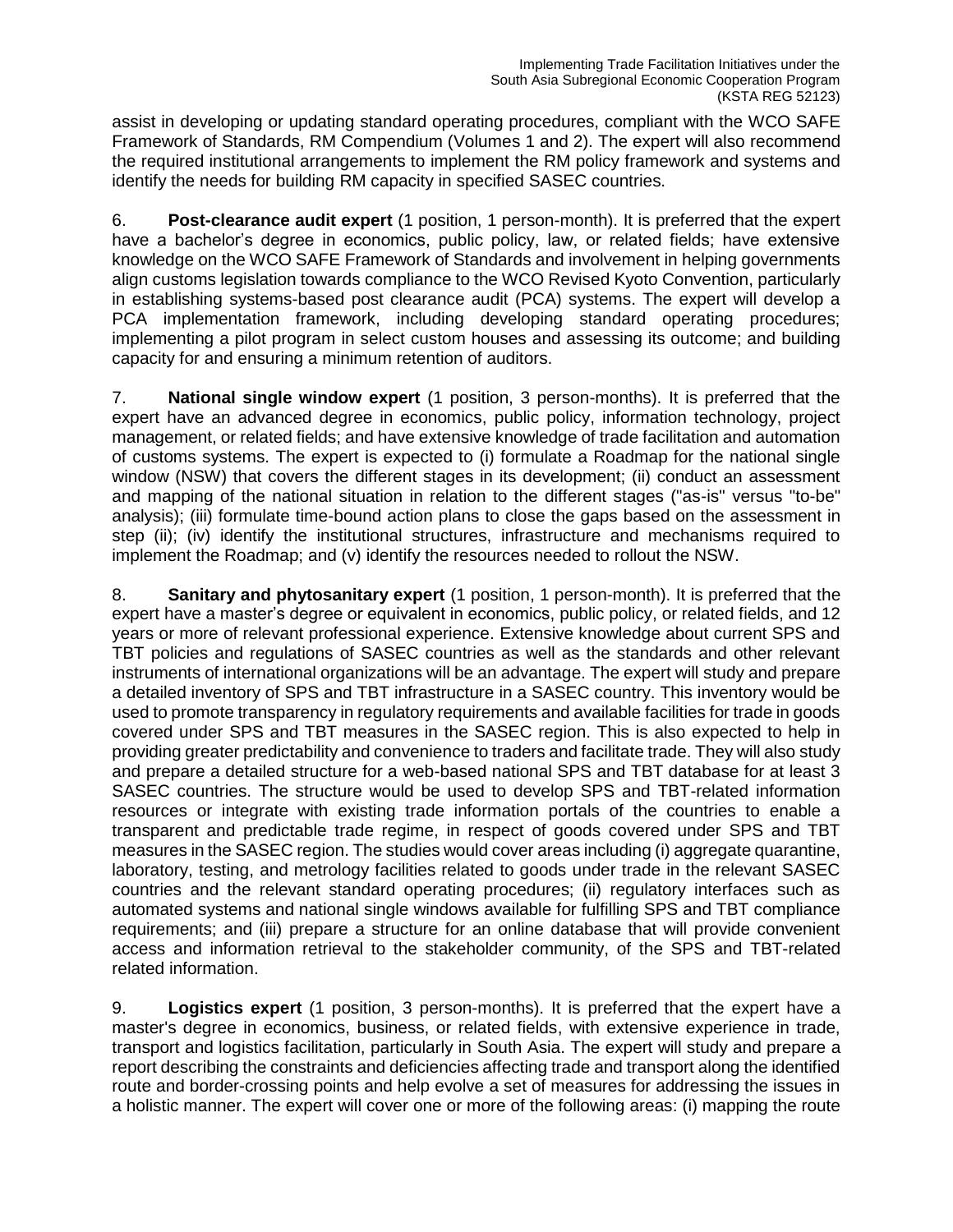in terms of its economic activity, trade profile, and volumes and status of trade facilitation reforms implemented and under planning; (ii) status of connectivity and infrastructure available across the route to cater to trade needs; (iii) constraints and issues hindering the efficient conduct of trade along the route; (iv) suggested measures to resolve the identified issues and improve trade efficiency; and (v) identifying the agencies responsible for implementing the solutions and devising institutional arrangements.

10. **Electronic cargo tracking system (ECTS) expert** (1 position, 1 person-month). It is preferred that the ECTS expert have a bachelor's degree in engineering or related fields, with experience in developing and implementing technological solutions in the field of logistics, transport and trade facilitation, particularly in application of inspection and monitoring equipment for cargo/vehicles. The expert will study and prepare a report on the feasibility of implementing ECTS for monitoring and tracking the movement of cargo in SASEC countries. The deployment of ECTS should help in effectively monitoring such movements, concurrently facilitating legitimate trade. The studies would cover some of the following areas: (i) case for the implementation of ECTS to monitor the inland movement of cargo and identify the potential benefits of its use; (ii) overall technical design of ECTS including its components, the manner of their interaction and monitoring software; (iii) conduct of trials and recommendation of business processes to be adopted for operating the ECTS; and (iv) a business case for operating the ECTS.

## **B. National Consultants**

11. **Logistics expert** (1 position, 4 person-months). It is preferred that the expert have a bachelor's degree in economics, business, or related fields, with extensive experience in trade, transport and logistics facilitation, particularly in South Asia. The expert will study and prepare a report describing the constraints and deficiencies affecting trade and transport along the identified route and border-crossing points. The report will cover one or more of the following areas: (i) mapping the route in terms of its economic activity, trade profile, and volumes and status of trade facilitation reforms implemented and under planning; (ii) status of connectivity and infrastructure available across the route to cater to trade needs; (iii) constraints and issues hindering the efficient conduct of trade along the route; (iv) suggested measures to resolve the identified issues and improve trade efficiency; and (v) identifying the agencies responsible for implementing the solutions and devising institutional arrangements.

12. **Sanitary and phytosanitary expert** (3 positions, 9 person-months cumulative). It is preferred that the expert have a bachelor's degree or equivalent in economics, public policy, or related fields. 10 years of relevant professional experience will be an advantage. Extensive knowledge about current SPS and TBT policies and regulations of SASEC countries as well as other relevant international organizations will be an advantage. The expert will help prepare a detailed report on the inventory of SPS and TBT infrastructure in a SASEC country. This inventory would be used to promote transparency in regulatory requirements and available facilities for trade in goods covered under SPS and TBT measures in the SASEC region. This is also expected to help in providing greater predictability and convenience to traders and facilitate trade. The studies would cover some of the following areas (i) assessment and compilation of quarantine, laboratory, testing, and metrology facilities related to goods under trade in SASEC; (ii) the standard operating procedures applicable for testing and certification of the goods; (iii) critical gaps in SPS and TBT-related infrastructure that impede efficient trade in the region; and (iv) recommendations on making available to stakeholders, including traders, the SPS and TBTrelated information and on priority infrastructure investments.